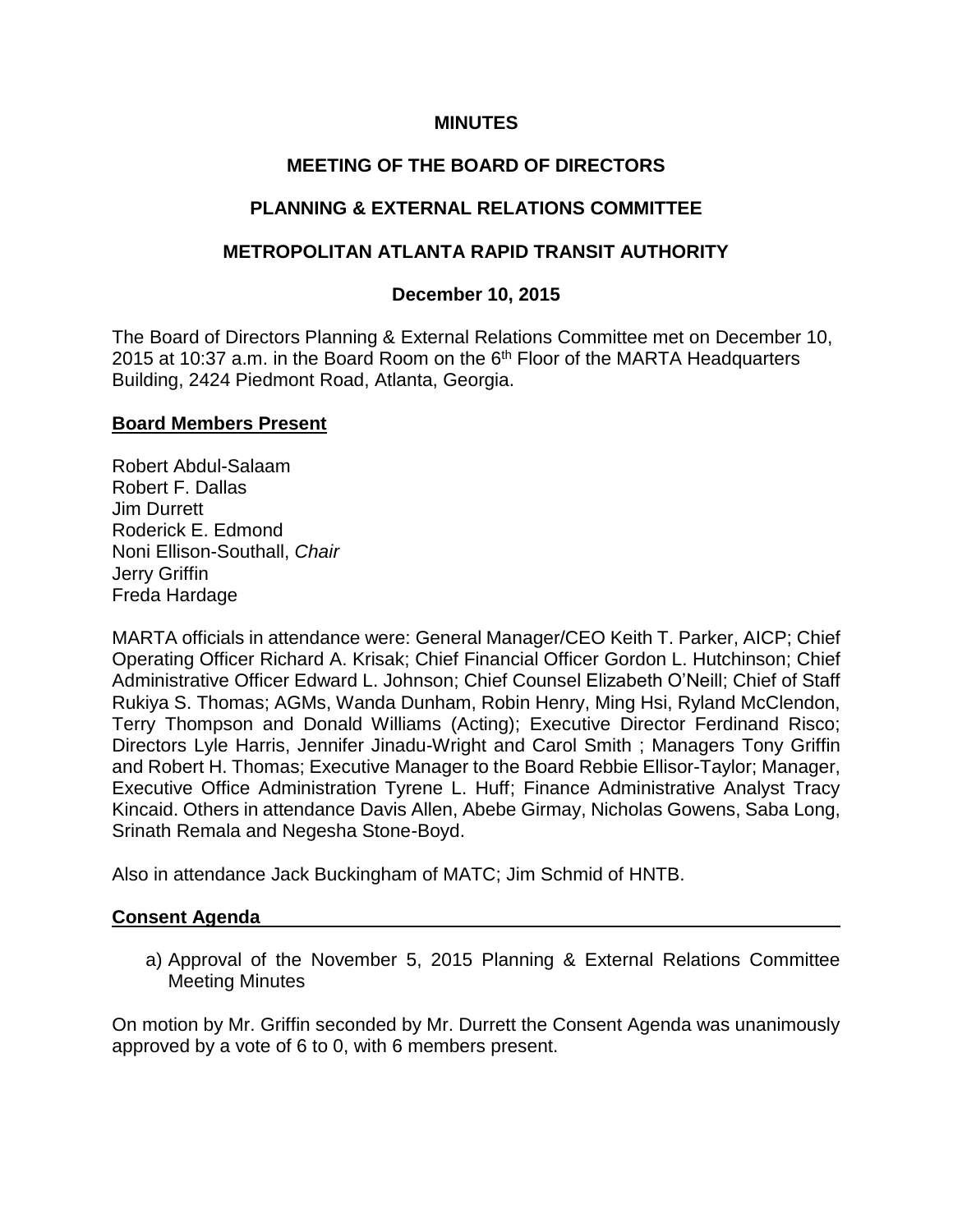## **Individual Agenda**

## **Briefing – Title VI Fare Equity Analysis**

Mr. Williams briefed the Committee on the Title VI Fare Equity Analysis of the FY 2016 proposed fare media fee increase.

## *FTA Title VI Requirements*

- FTA Circular 4702.1B requires Board approval of Fare & Fare Media changes
- Prior to implementing any fare or fare media changes, MARTA must:
	- o Complete a Fare Equity Analysis to determine if low-income populations bear disproportionate burden of changes
	- o Ensure fare changes do not result in disparate impacts on the basis of
		- Race
		- Color
		- National origin
- Upon completion of Fare Equity Analysis, MARTA must:
	- o Brief the Board of Directors regarding the fare or fare media changes and the equity impacts of the fare change(s) on the impacted population

# *Fare Policy*

- Approved by Board in February 2013 to satisfy Title VI Circular 4702.1B
- MARTA Fare Policy includes 4-step analyses followed for this study
- Proposed media fee increase
	- o Offset cost of more secure Breeze media
	- $\circ$  \$0.50 to \$1.00 per ticket
	- $\circ$  \$1.00 to \$2.00 per card

## *Methodology*

- Customer Panel Demographic Survey
	- o Total of 1,689 surveys collected
	- o Included detailed demographic and fare payment method information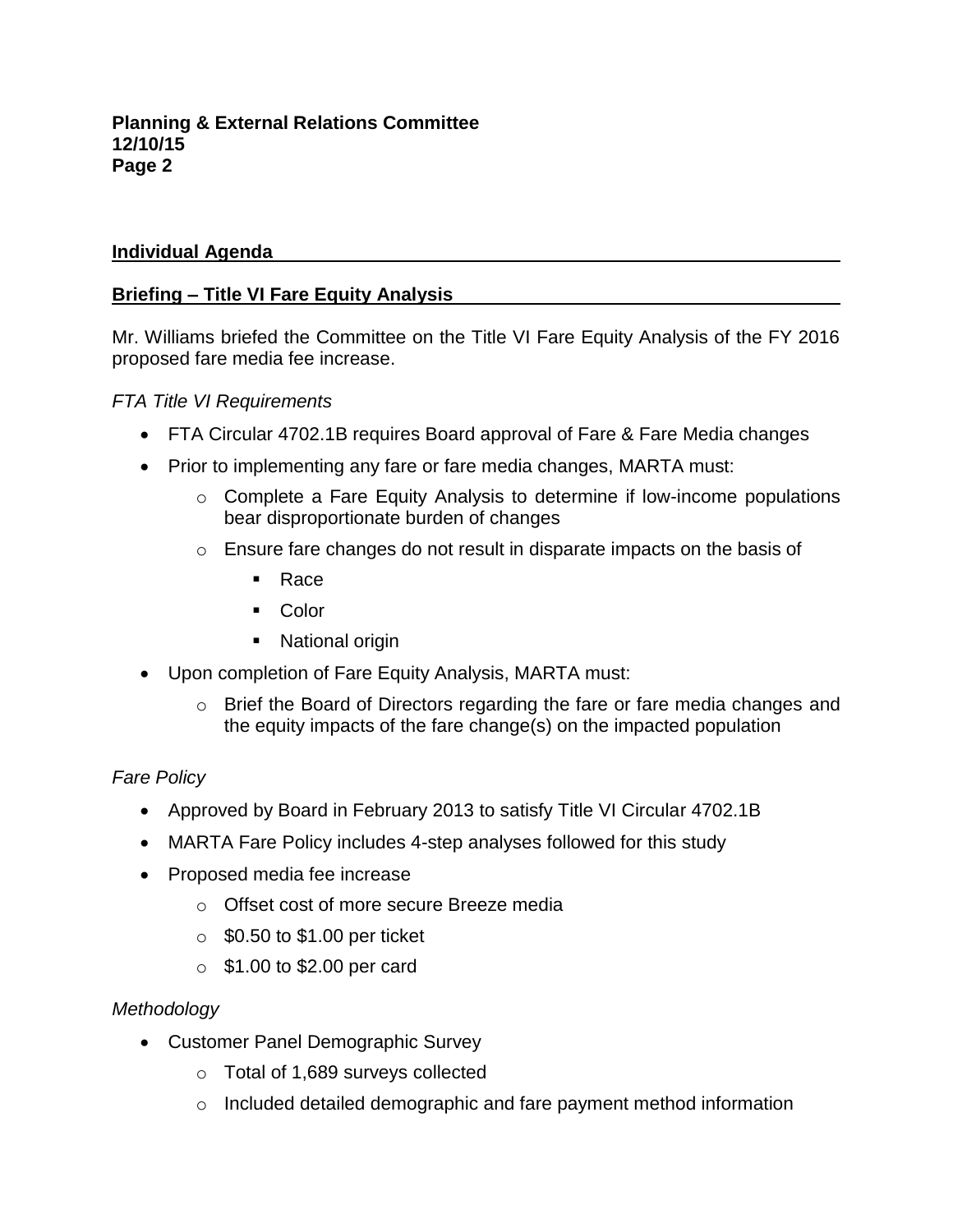- o Conducted on fixed bus and rail systems
- o Difference in Proportions Test applied to garner results at a 95% confidence level

## *Demographic Groups Measured*

- Disparate Impact Testing
	- o Black vs. non-Black
	- o White vs. non-White
	- o "Other" vs. non-"Other", where "Other" refers to that response, plus Asian, American Indian, etc.
	- o Hispanic vs. non-Hispanic
- Disproportionate Burden Testing
	- o At or below Poverty vs. above Poverty
- Additional Analysis on Special Groups
	- o Not over 65 vs. over 65 years of age
	- o Transit Dependent vs. non Transit Dependent
	- o Male vs. Female

## *Fare Media Usage*

- Short-Term Time Period 24.60%
- $\bullet$  Base Fare Stored Value 21.50%
- Base Fare Stored Trip 18.20%
- Long-Term Time Period 18.10%
- Reduced Fare 9.80%

## *Breeze Media Usage*

- Non-Breeze  $-5%$
- Breeze Ticket Users 20%
- Breeze Card Users 75%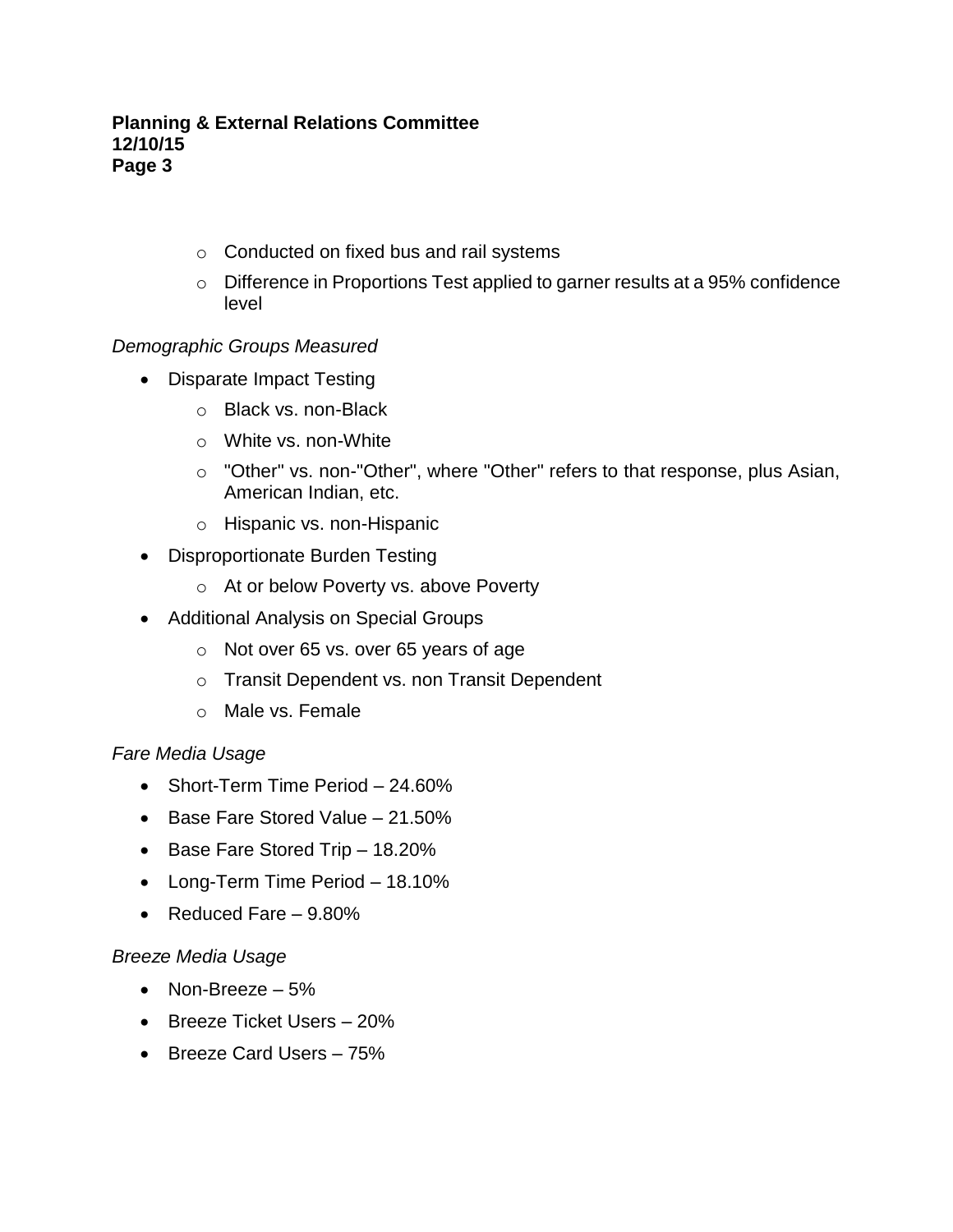## *Study Results*

- Black MARTA customers, other Non-White riders more likely to be disparately impacted by \$1.00 media fee increase for card purchases
- No statistically significant disproportionate burden on low-income customers was identified
- Women are more likely to be affected by the \$0.50 media fee increase for ticket purchases
- Other populations disproportionately affected by the fee increase, are majority class groups and therefore not protected
	- o Non-Black ticket users
	- o White ticket users
	- o Male card users

\*\*\*\*\*\*\*\*

Mr. Risco briefed the Committee on the Mitigation Plan recommended by MARTA's Office of Diversity & Inclusion.

## *Mitigation Plan*

- To mitigate the impact to low-income and the minority populations, the Office of Diversity and Inclusion recommends the following:
	- o A robust communication plan to the impacted populations by increasing marketing to minority, low-income and LEP communities in various languages through special outreach initiatives and notifications
	- o Offer a Breeze Cards exchange program, allowing current card holders the opportunity to exchange an old card for the new fare-media
	- $\circ$  Begin the exploration of expanding Breeze Card or ticket purchase locations beyond the BVM and on-line service
	- o Provide advance notification of fare Breeze Cards and ticket price changes to minority, low-income and LEP populations

Dr. Edmond asked how will the Breeze Card exchange program work.

Mr. Risco said patrons will be able to exchange their Breeze card for a new, secured Breeze card – all rides will be transferred to their new card.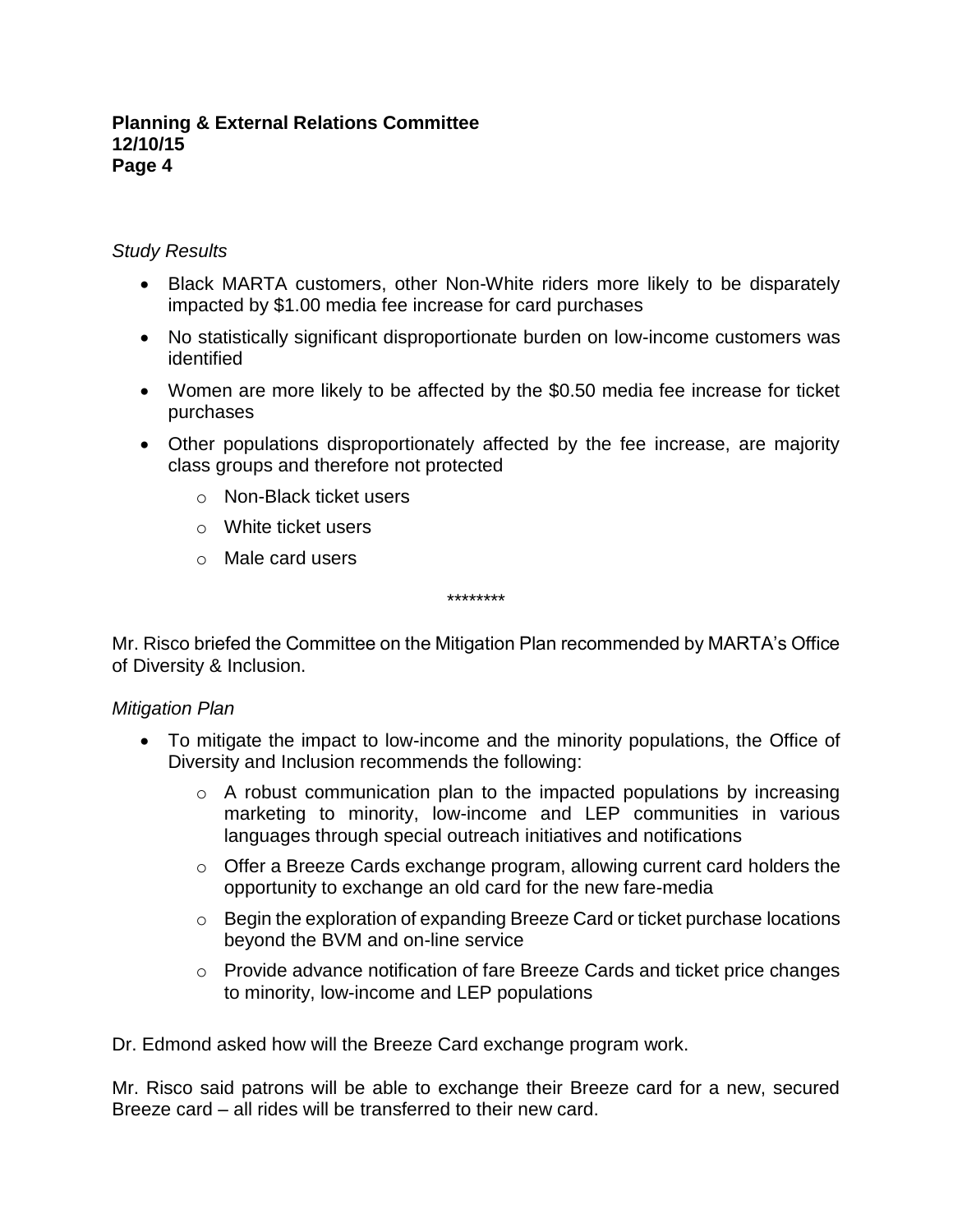Mr. Griffin asked how does MARTA know who is a part of the low-income and LEP community.

Mr. Risco said MARTA communicates with various groups that are in the Title VI area.

Mr. Williams added that the exchange program will target all patrons; however, MARTA is seeking to minimize the impact on low-income and minority populations.

## **Briefing – Bus Shelters**

Mr. T. Griffin briefed the Committee on MARTA's Bus Shelter Program.

## *Program History General*

- Advertising Bus Shelter RFP issued in 2007 to increase revenue and improve shelter maintenance
- Marketing assumed shelter program oversight in 2008
- Outfront Media, Inc. (Outfront) maintains all 700 amenities (400 in previous agreement)
- Outfront Agreement Revenue
	- o 15-year term (2008-2022)
	- o Total Revenue/Minimum Guarantee (MG) \$34.5M, MARTA receives \$17.25M (50%)

## *Program History: Contract Benefits vs. Prior Contract*

- Revenue average \$1.15M per year to MARTA (vs. \$300,000)
- Outfront services all bus shelters, saving MARTA \$300,000 annually
- Outfront replaces old brown shelters (over 10 yrs. old) with new shelters (silver and glass)

## *Key Bus Shelters and Bench Statistics*

- Service Area: Fulton County, DeKalb County, City of Atlanta & Clayton County
- Bus Routes in Service Area: 97
- Service Area Bus Stops: Approx. 9,100
- Advertising (Ad) Bus Shelters: 410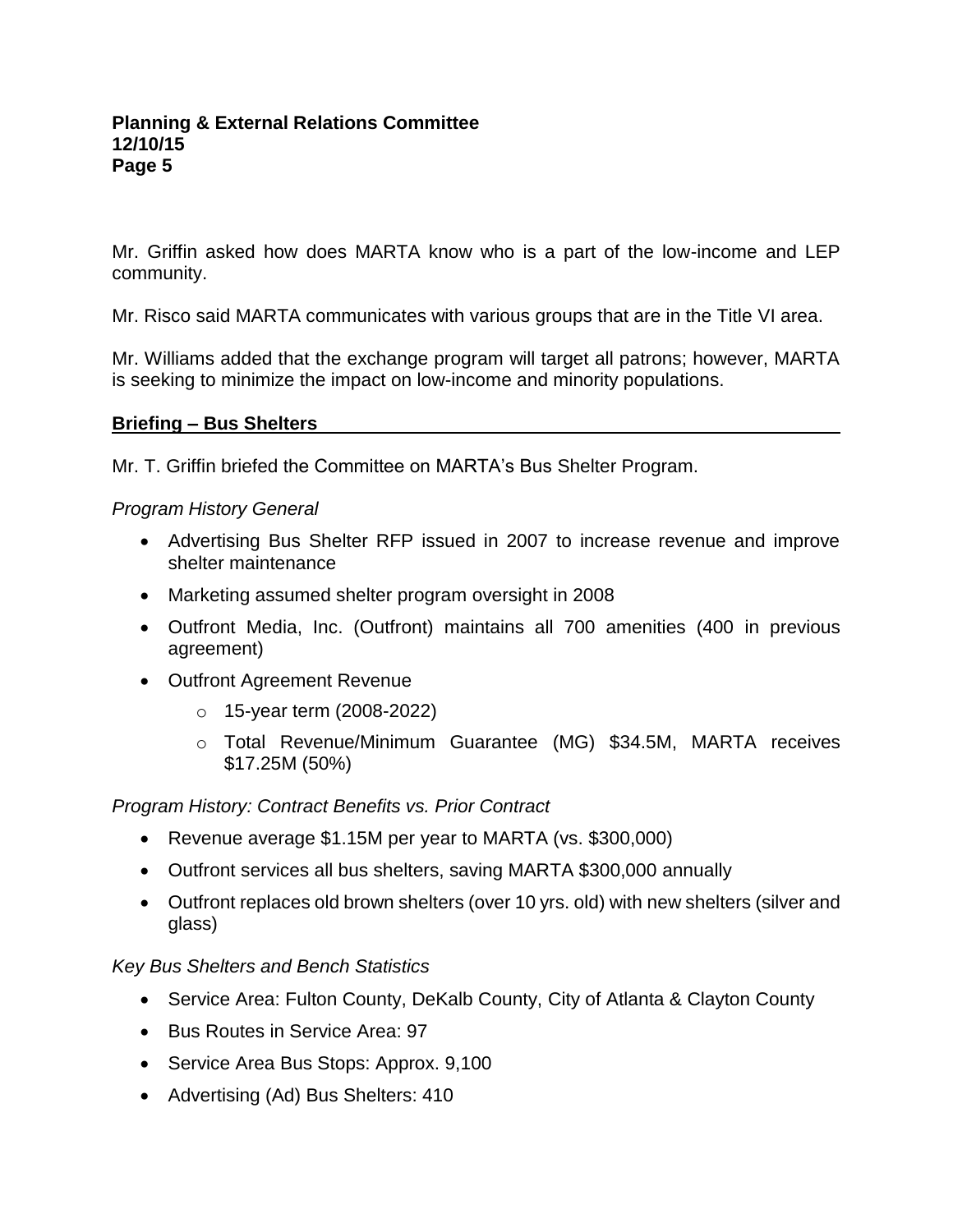- Non-Advertising (Non-Ad) Bus Shelters: 228
- Benches: 104
- Simme Seats: 4

# *Bus Shelter Installation Responsibility*

- MARTA (Non-Ad)
	- o MARTA installs non-ad bus shelters/benches (only)
	- o MARTA directs Outfront Media to install non-ad bus shelters
- Outfront Media (Ad and Non-Ad)
	- o Outfront installs ad bus shelters with MARTA's approval
	- o Outfront installs non-ad bus shelters and benches as directed by MARTA

# *Non-Ad Bus Shelter Phase I*

- Customers, staff, and/or elected officials request bus shelter
- All requests submitted to Bus Shelter Coordinator
- Each request is logged and evaluated against Service Standard
	- o Yes
		- Continue to Phase 2
	- o No
		- **Bus Shelter Coordinator notifies requestor**

## *Non-Ad Bus Shelter Phase II*

- Site location given to Outfront for ad shelter
	- o Yes
		- Outfront takes site location and builds ad shelter
	- o No
		- MARTA to perform Site Survey to test setback, grade, site distance, etc.
		- Continue to Phase 3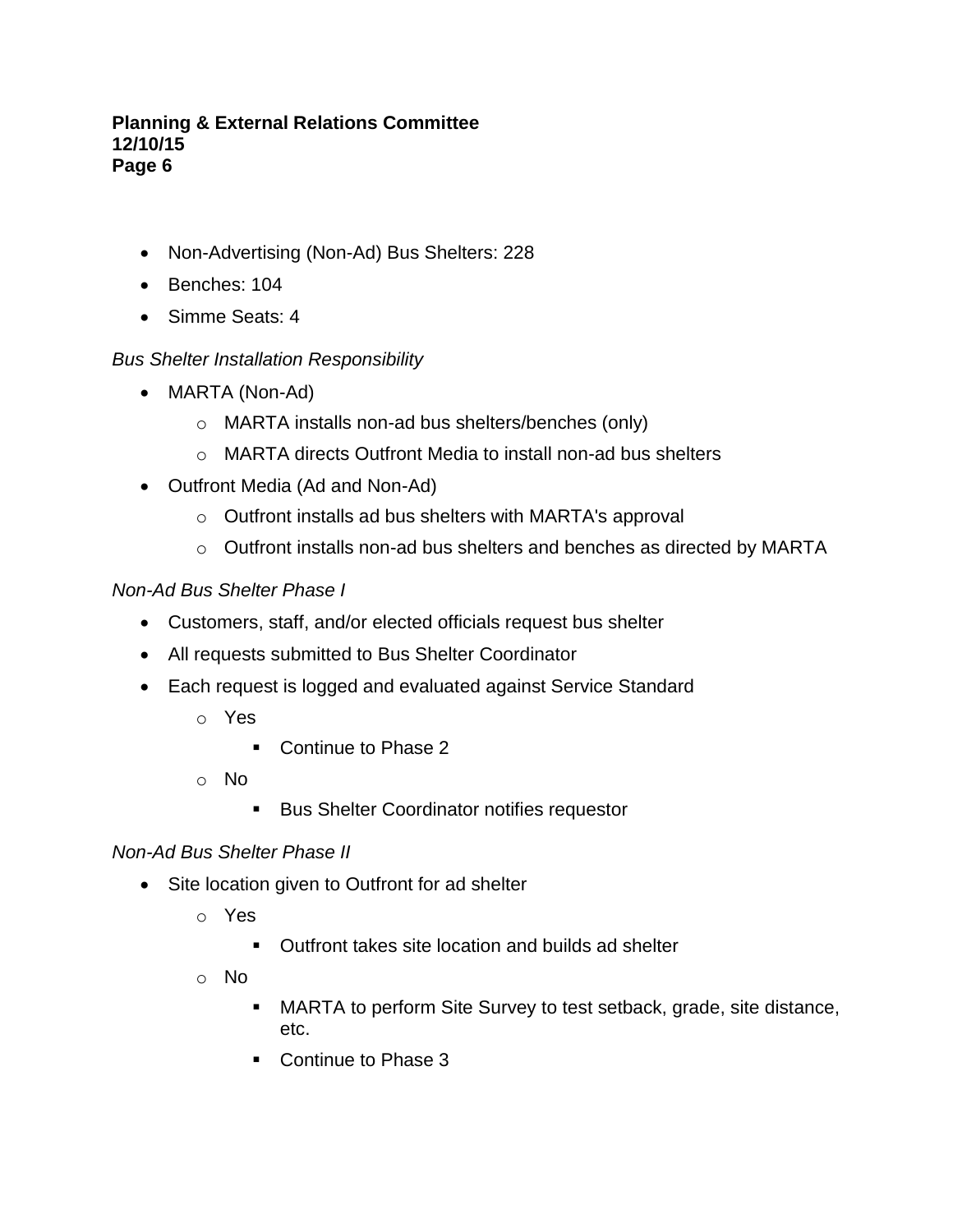## *Non-Ad Bus Shelter Phase III*

- Site Survey approved
	- o Yes
- **Prepare Site Evaluation Form scoring five factors: boardings,** proximity to other bus shelters, number of routes, Senior/Public Centers, and Title VI areas
- **Total and rank according to score on request list**
- Continue to Phase 4
- o No
- **Bus Shelter Coordinator notifies requestor**

## *Non-Ad Bus Shelter Phase IV*

- Identify location for installation
- Stakeholders, including staff, property owner, and permitting jurisdiction approve
	- o Yes
		- MARTA builds non-ad shelter/Outfront builds non-ad shelter
	- o No
		- Bus Shelter Coordinator notifies requestor

Mr. Griffin requested that the Board receive the criteria used for the site evaluations.

Mr. Dallas asked is safety a part of the criteria.

Mr. T. Griffin said yes, part of the ranking involves safety requirements. In addition, each jurisdiction provides an inspection for permit purposes.

Mr. Dallas asked how does MARTA handle ad complaints.

Mr. T. Griffin said ad complaints are rare. If complaints are received, MARTA pulls the majority of the time.

Mrs. Abdul-Salaam asked how is shelter maintenance handled.

Mr. T. Griffin said MARTA requires shelters to show a number to call for complaints.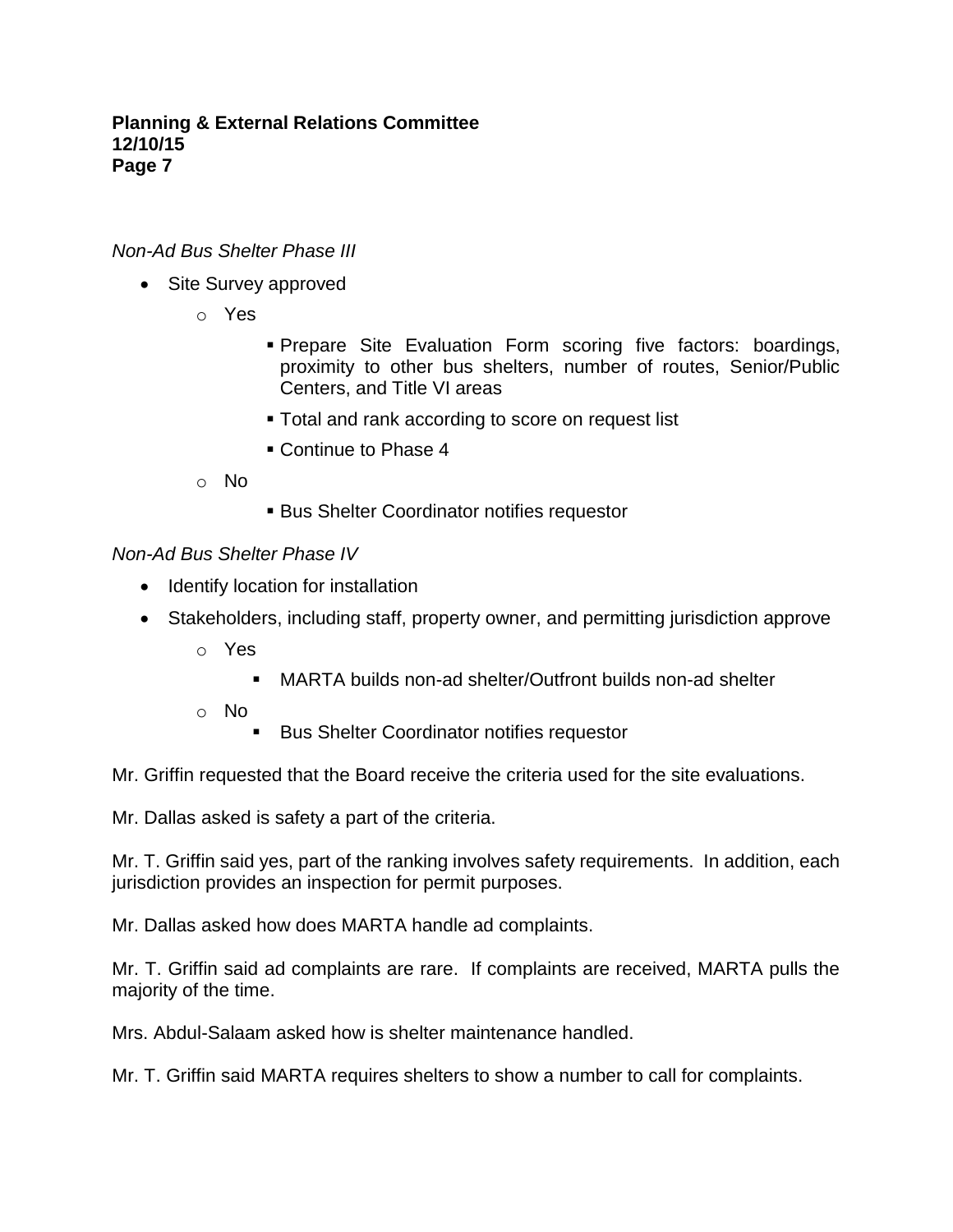Mrs. Abdul-Salaam asked about bus shelters in Clayton County.

Mr. T. Griffin said MARTA is building non-ad shelters in Clayton County.

# **Briefing – Transit Advertising**

Mr. Griffin briefed the Committee on MARTA's Transit Advertising Program update.

*New Outfront Media, Inc. Agreement – Status*

- New 5-Year Agreement Effective January 1, 2015
- Reduction in Revenue Expected
- 5-Year MG is  $$17M$  (Year  $1 $3.2M$ )
- 2015 Outfront billings \$6.1M (through October)
- MARTA Revenue Year-to-Date is \$4M (50% higher than anticipated)
- Outfront projects 2015 billings of \$7.2M (highest in 15 Years)
- MARTA anticipated to earn \$4.7M for 2015 (\$1.5M over MG)

# **Other Matters**

Mrs. McClendon announced the following events:

- Georgia Transit Association Annual Conference December 9-11, 2015
- $\triangleright$  DeKalb County Jurisdictional Briefing January 5, 2016
- **▶ Annual State of MARTA Breakfast** January 7, 2016
- Georgia Chamber Eggs & Issues Breakfast January 12, 2016